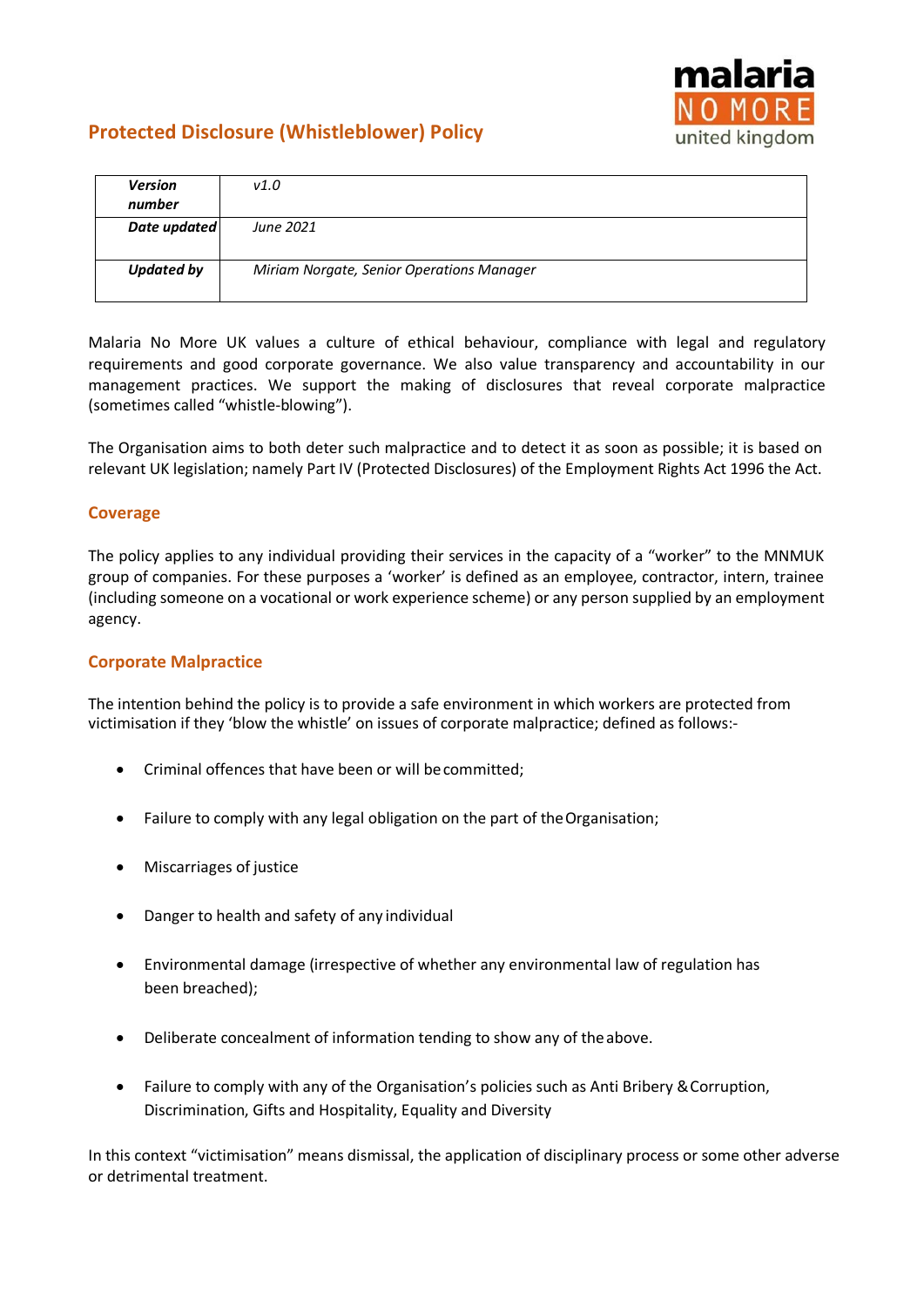#### **Disclosures**

If any worker becomes aware of corporate malpractice they are encouraged to make disclosure of all relevant facts within their knowledge so that the Organisation can act on the information and rectify the situation.

#### **Internal Disclosure**:

In the first instance disclosure should normally be made to your line manager or the Chief Operating Officer.

In the event that this is not feasible or if you feel that escalation is necessary, the Organisation has two trustees that are nominated Protected Disclosure Coordinators:

### **Currently these are: Andrew Cooke [\(as.cook@yahoo.co.uk\)](mailto:as.cook@yahoo.co.uk) and Azra Ghani [\(a.ghani@imperial.ac.uk\)](mailto:a.ghani@imperial.ac.uk)**

**Or you can email [whistleblower@malarianomore.org.uk](mailto:whistleblower@malarianomore.org.uk) which auto-forwards all emails to the above and no one at the organisation has access to this email.**

Once an internal disclosure is made the Protected Disclosure Coordinators will assess whether or not the concern raised qualifies as a protected disclosure. If it does then a full investigation will be carried out. Upon completion of the investigation the worker will receive a report of any action taken to rectify the situation. Whilst this will not normally disclose details of any specific action taken against individuals (e.g. any disciplinary action) the worker who has raised the concern can reasonably expect to be told whether or not the issues of concern still exist, or will exist in the future.

#### **External Disclosure:**

Regulatory Authorities: Workers (acting in good faith) have a right to make disclosure(s) to certain prescribed regulatory bodies, if they have previously disclosed the matter internally but it has not been acted upon. These prescribed authorities include (not exhaustively):

- The Environment Agency
- The Health & Safety Executive
- Financial Services Authority
- HM Revenue &Customs

#### **External Disclosure - Wider Public**:

Only in extreme circumstances can a protected disclosure be made to the public at large i.e. to the police, media, Members of Parliament, or non-prescribed regulators. To make such a disclosure and remain protected from any victimisation one or more of the following conditions must apply.

The worker making the wider disclosure must have a reasonable belief that victimisation would arise if the disclosure was made internally or to the prescribed regulatory body

**There must be no prescribed regulator and the worker must have a reasonable belief that evidence** supporting their allegation(s) would be concealed or destroyed by their employer were they to make an internal disclosure;

 The concern is of an exceptionally serious nature and time constraints are such that it is not practical to raise the matter internally or with a regulatorybody

If any of these circumstances apply and the disclosure is deemed reasonable then the worker making it is protected from any victimisation, so long as they are acting in good faith.